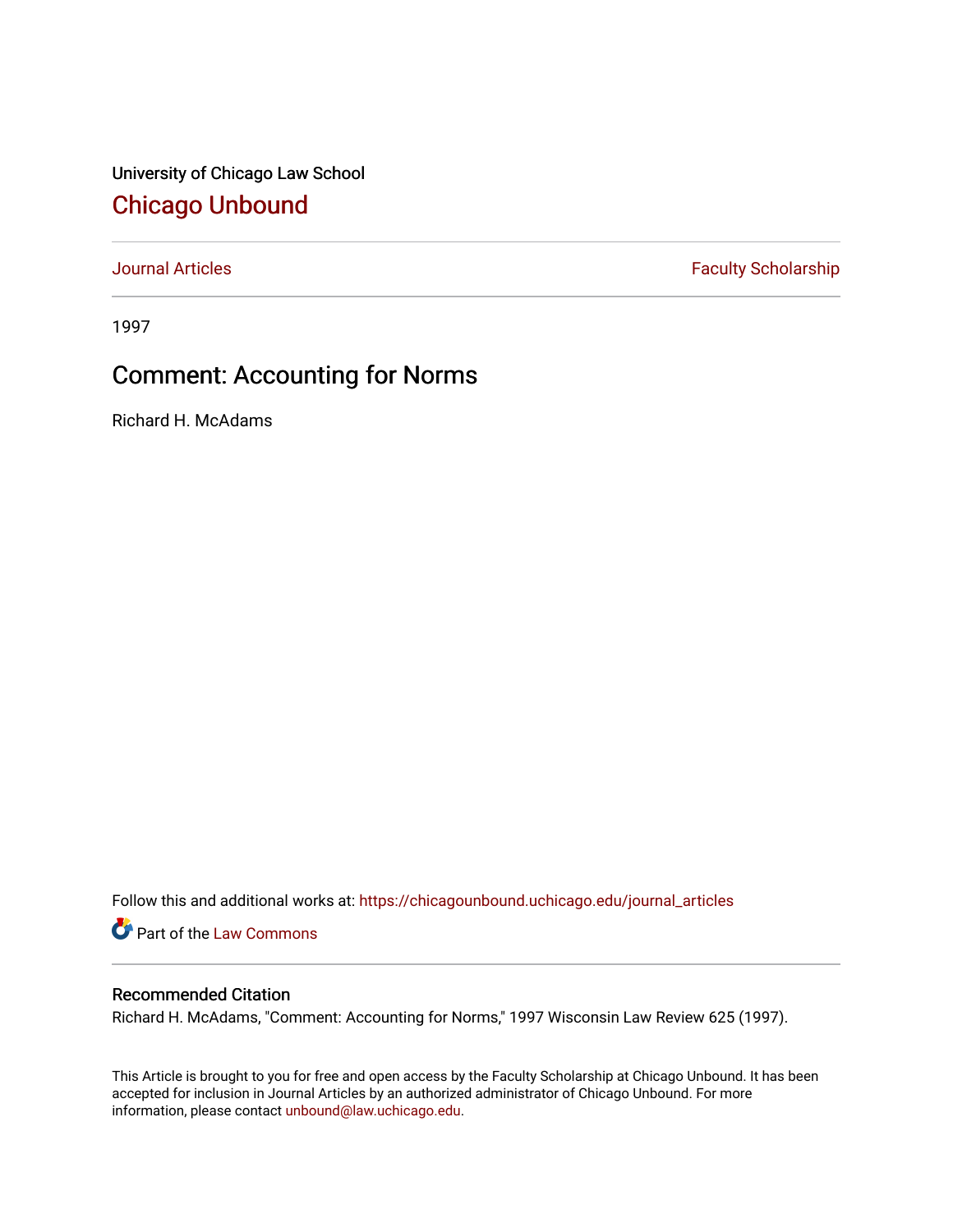## **COMMENT: ACCOUNTING FOR NORMS**

### RICHARD H. MCADAMS\*

Twenty years ago, in a celebrated article, *De Gustibus Non Est Disputandum,* future Nobel laureates George Stigler and Gary Becker argued for "the proposition that one may usefully treat tastes as stable over time and similar among people."' Rejecting the contrary notion that preferences are endogenous, they stated: "[N]o significant behavior has been illuminated **by** assumptions of differences in tastes. Instead, they, along with assumptions of unstable tastes, have been a convenient crutch to lean on when the analysis has bogged down."<sup>2</sup>

In recent work culminating in his **1996** book, *Accounting for Tastes,* Becker changes course. He characterizes the conventional approach-which assumes preferences are "independent of both past and future consumption" and of "social interactions"—as a "valuable simplification."<sup>3</sup> But, noting how Adam Smith and Karl Marx focused on the effect work has on the tastes of the worker, Becker observes that "modern economics has lost a lot **by** completely abandoning the classical concern with the effects of the economy on preferences and attitudes."<sup>4</sup> He proposes a remedy: "The endogeneity of preferences highlighted in this book implies that the economy also affects tastes regarding goods, leisure, and other activities. In other words, preferences both influence

**3.** GARY **S.** BECKER, ACCOUNTING FOR TASTES 4 (1996).

Visiting Associate Professor, Boston University School of Law; Associate Professor, **lIT** Chicago-Kent College of Law.

**<sup>1.</sup>** George **J.** Stigler & Gary S. Becker, *De Gustibus Non* Est *Disputanduin,* AM. **ECON.** REV., Mar. 1977, at 77.

**<sup>2.</sup>** *Id.* at **89.**

<sup>4.</sup> *Id.* at 19. Indeed, Becker thinks economics lost more **by** ignoring preference endogeneity than **by** assuming away cognitive errors. He believes systemic deviations from perfect rationality, as for example the framing effects demonstrated **by** Amos Tversky **&** Daniel Kahneman, *Rational Choice and the Framing of Decisions,* **59 J.** Bus. **S251 (1986),** have "received excessive attention at the expense" of weaknesses derived from models that "assume that preferences do not directly depend on either past experiences or social interactions." BECKER, *supra* note **3,** at 22. For a discussion of economic modeling in light of cognitive errors, see Thomas **S.** Ulen, *Firmly Grounded. Economics in* the Future of the Law, **1997 Wis.** L. REV. 433.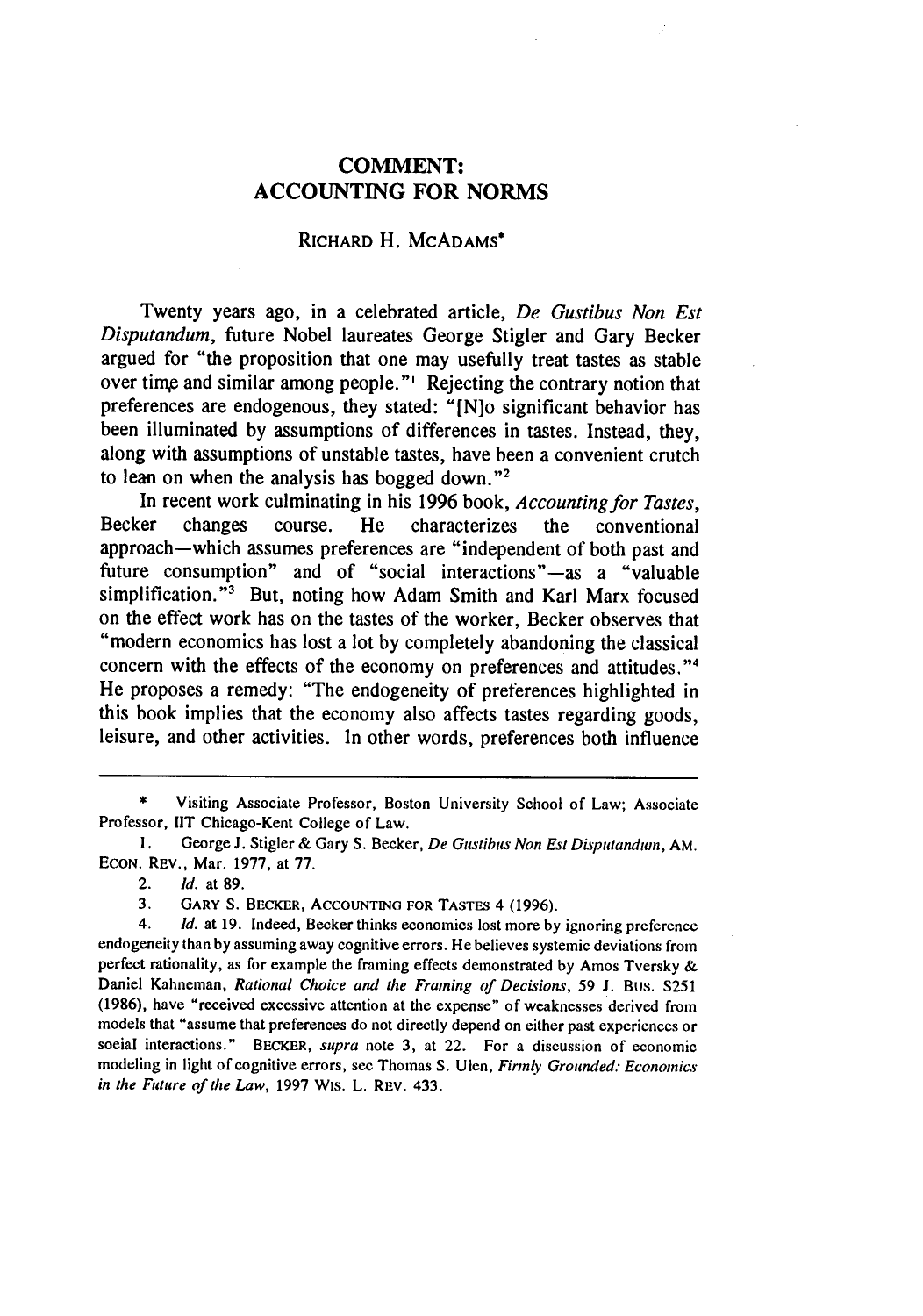economic outcomes and are in turn influenced by the economy."<sup>5</sup> Thus, though Becker thinks he can retain "most of **[the]** simplicity" of existing economic models, he thinks some sacrifice of simplicity is desirable.<sup>6</sup>

Make no mistake, Gary Becker still ardently believes that the economic method will consistently provide more explanatory power for behavior than its rivals." In *Accounting for Tastes,* he says of the *De Gustibus* article: "We were impressed **by** how little has been achieved **by** the many discussions in economics, sociology, history, and other fields that postulate almost arbitrary variations in preferences and values when confronted **by** puzzling behavior. We hoped that making these puzzles explicit would hasten the development of more rewarding approaches."<sup>8</sup> Becker's book offers, in his view, the more rewarding approach,<sup>9</sup> using the concepts of personal and social "capital" to explain habit, addiction, culture, norms, and other influences thought to be beyond the rational choice method.'" He states: **"I** do not believe that any alternative approach-be it founded on 'cultural,' 'biological,' or 'psychological' forces-comes close to providing comparable insights and explanatory power."<sup>11</sup>

The narrow point of this brief essay is *not* that "the more things change, the more they stay the same." Rather, **I** describe the evolution in Becker's thinking on endogenous preferences to illustrate two points about economics, each of which is pertinent to law and economics and its relation to law and society. First, economics is neither static nor monolithic. Even within neoclassical microeconomics, there are

11. **Id.**

*<sup>5.</sup>* BECKER, *supra* note 3, at 18; *see also id.* at 22 ("Preferences no longer have independent influences on behavior since personal and social capital are constraints that operate through preferences.").

<sup>6.</sup> *See id.* at vii (stating that the "behavioral dynamics" of the *De Gutstibus* article "were unsatisfactory").

<sup>7.</sup> *See id.* at 3 ("sociologists and anthropologists do not imbed their analyses of social forces and culture in a powerful analytic framework."). *See also* GARY **S.** BECKER, THE ECONOMIC APPROACH TO HUMAN BEHAVIOR 14 **(1976).**

**<sup>8.</sup>** BECKER, *supra* note 3, at 6.

<sup>9.</sup> Thus, the shift in Becker's views is that in  $De$  Gustibus, he and Stigler prefer economics because it explains behavior without relying on circular arguments of preference change, while in *Accounting for Tastes,* Becker prefers economics because he views his economic theory as providing **the** best way to explain preference change.

<sup>10.</sup> I will not attempt to state fully his theory. In general, he wishes to incorporate into the utility function two "new types of (human) capital stocks." BECKER, *supra* note 3, at *5. "Personal capital, P,* includes the relevant past consumption and other personal experiences that affect current and future utilities. *Social capital, S,* incorporates the influence of past actions **by** peers and others in an individual's social network and control system." *Id.* at 4. He then explains: "[Tlhe economy . **.** . changes tastes and preferences by changing personal and social capital." *Id.* at 19.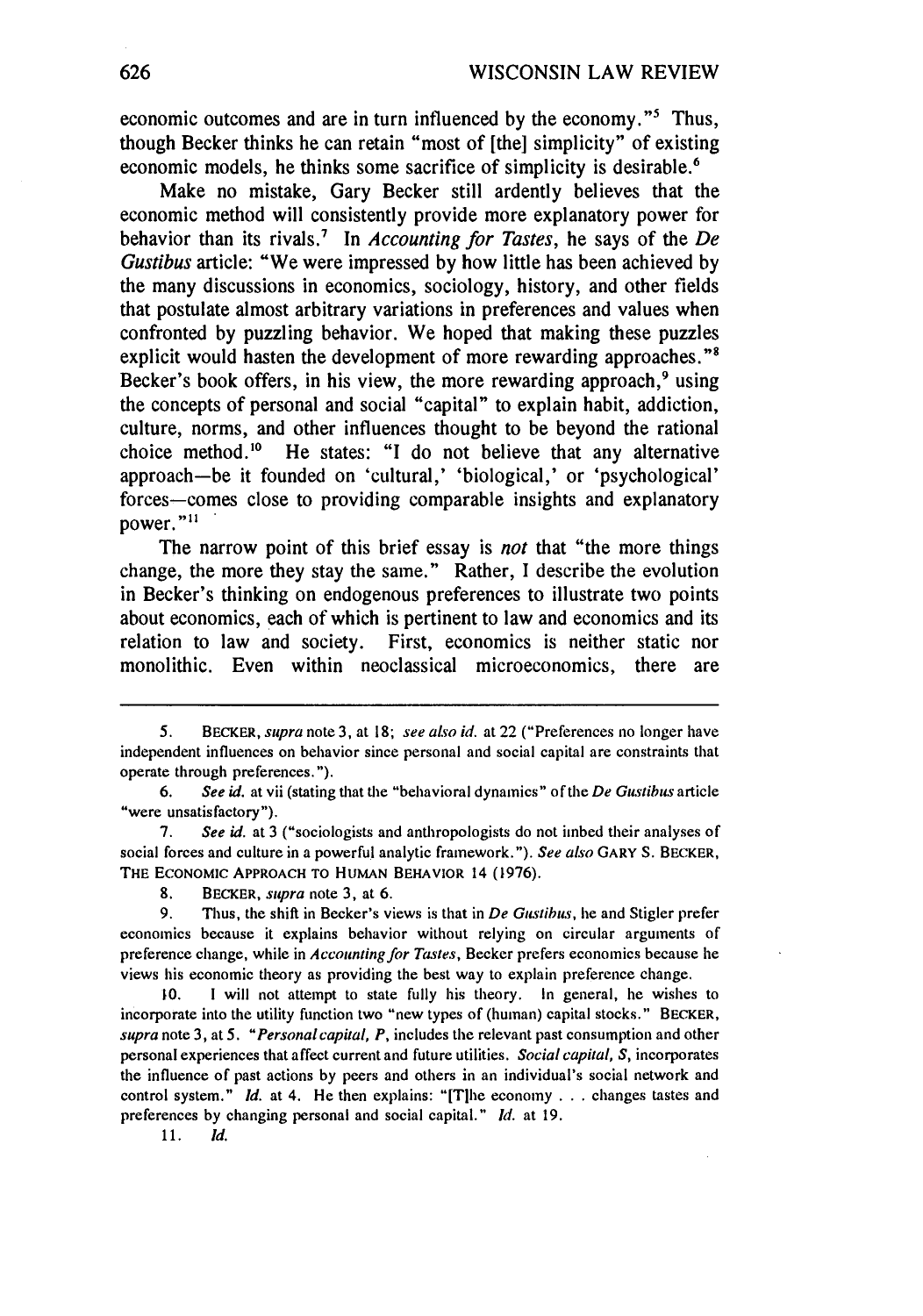substantial disagreements on the basic issues of rationality and behavioral motives. Though these internal disputes are not always evident to other social science scholars, they are an engine for important and interesting changes in economic theory. Second, one particular construct Becker addresses with his new theory-norms-promises to further complicate law and economics, forcing to the foreground issues that divide economic theorists, and offering the greatest opportunity for comparative (cooperative or competitive) research **by** various law and social science scholars.

#### **I.** DIVERSITY **AND** CHANGE **IN LAW AND ECONOMICS**

Academic trends are notoriously difficult to predict, but **I** believe the growing complexity in law and economics modeling represents a genuine and lasting change. External criticism is having some effect. Others have made this observation before,<sup>12</sup> but my impression is that it bears repeating because skeptics still think "economics" is necessarily the simplest and least realistic of rational choice models.

Consider Robert Ellickson's **1989** recommendation that law and economics scholars complicate their models with insights from psychology and sociology, concerning, for example, cognitive limitations and cultural influences.<sup>13</sup> Ellickson's short article cited a wealth of examples where economists were already sacrificing some parsimony to achieve greater realism in their behavioral models.<sup>14</sup> As one example, he recommended that law and economics seek to explain the social process of preference

<sup>12.</sup> *See, e.g.,* **AMITAI ETzIONI, THE MORAL DIMENSION: TOWARD A NEW ECONOMICS (1988);** LAW **AND ECONOMICS: NEW AND** CRITICAL PERSPECTIVES (Robin P. Malloy & Christopher K. Rarun eds., 1995).

**<sup>13.</sup>** Robert **C.** Ellickson, *Bringing Culture and Human Frailty to Rational Actors: A Critique of Classical Law and Economics,* 65 **CHI.-KENT** L. REV. 23 (1989). The article was part of a symposium on "Post-Chicago Law and Economics."

<sup>14.</sup> *See, e.g.,* ROBERT H. FRANK, **CHOOSING THE RIGHT POND: HUMAN** BEHAVIOR **AND** THE QUEST FOR **STATUS** (1985) (modeling individual concern for relative position and relative wealth); George A. Akerlof & William T. Dickens, *The Economic Consequences of Cognitive Dissonance,* AM. **ECON.** REV., June 1982, at 307 (modeling how cognitive resistance to dissonant information might cause workers to systematically underestimate job risks); Daniel Kahneman et al., *Fairness as a Constraint on Profit Seeking: Entitlements in the Market,* AM. ECON. REV., Sept. 1986, at 728 (finding evidence that firms sometimes sacrifice profit to act "fairly"); Joseph P. Kalt & Mark A. Zupan, *Capture and Ideology in the Economic 77Teory of Politics,* **AM. ECON.** REV., June 1984, at 279 (finding evidence that legislators' ideology influences their votes); Thomas C. Schelling, Self-Comnmand in *Practice, in Policy,* and in *the 7heory of Rational Choice,* 74 AM. ECON. REV. PAPERS & PROC. 1 (1984) (modeling the problems of impulsiveness and self-control); Richard H. Thaler & H. M. Shefrin, An Economic *77eory of* Self-Control, 89 J. POL. ECON. 392 (1981) (modeling the same).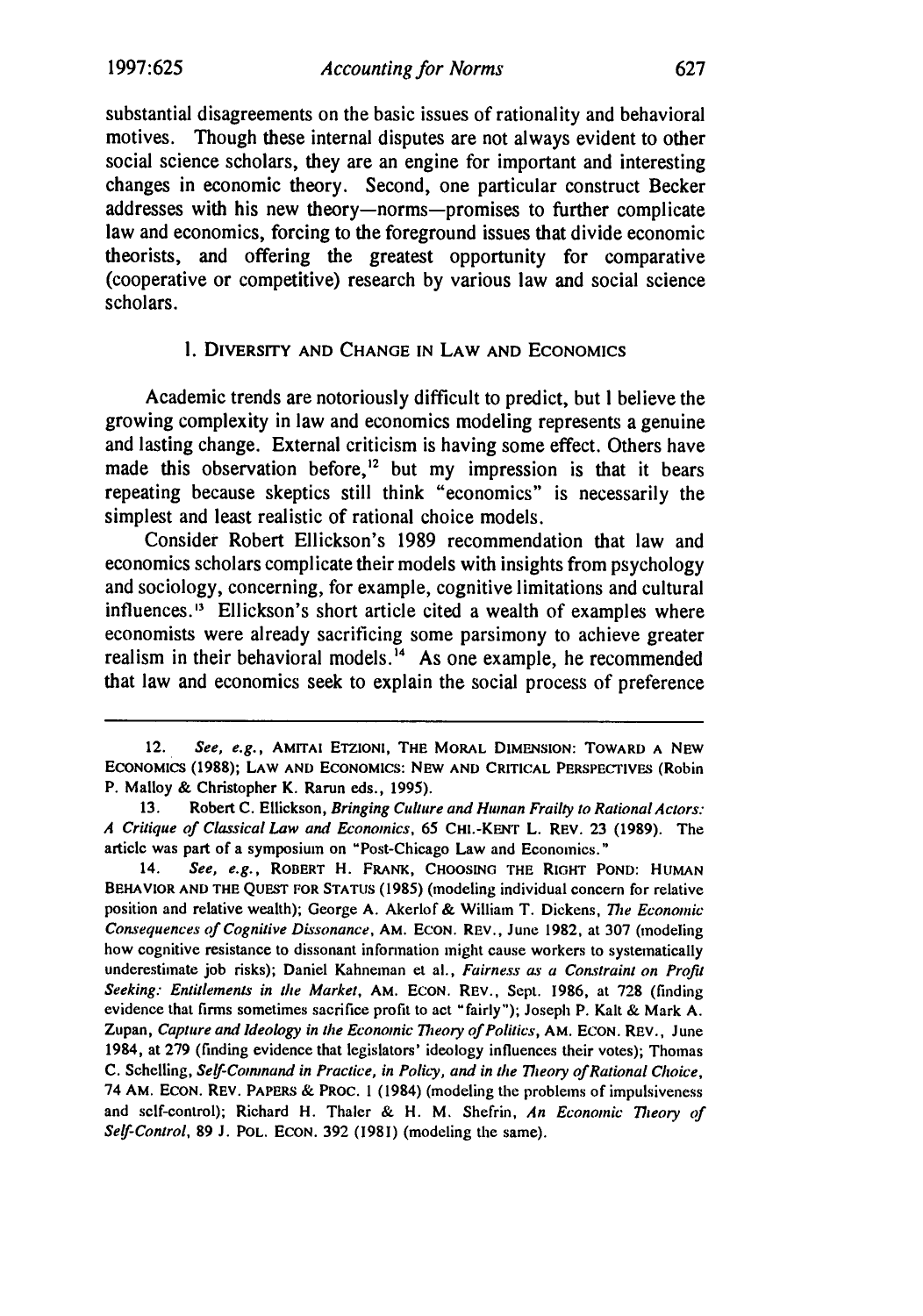formation, what sociologists sometimes call the "internalization of norms."<sup>15</sup> At the time, Richard Posner responded to Ellickson by reasserting his position that the reductionism of economics was and should remain its strength. Posner worried that "too many bells and whistles will stop the analytic engine in its tracks."<sup>16</sup> But while no one wants "too many" complications, economic theorists obviously differ on the issue of what number of complications is optimal.

As it turned out, Ellickson correctly predicted that "both economics and law and economics **. . .** will **. . .** witness more work on taste formation."<sup>17</sup> Soon thereafter, Ken Dau-Schmidt published his article on criminal law as a preference-shaping device.<sup>18</sup> Becker's book now offers a general theory of endogenous preferences, even including the observation that law can shape preferences.<sup>19</sup> And despite his defense of reductionism, Richard Posner went on to complicate matters considerably, as when he proffered an economic theory of "ideology," **in** which groups control the beliefs of their members to further the interest of the group. $^{20}$ 

16. Richard A. Posner, *The Future of Law and Economics: A Comment on Ellickson,* 65 **CHI.-KENT.** L. REV. 57, 62 (1989). He said an "'enriched' economic theory of human behavior **...** would be consistent with all possible observations" and therefore not falsifiable. *Id.* at 60. **"A** commitment to a relatively simple economic model, one that does not supply a facile explanation for every regularity (or peculiarity) in human behavior, forces the analyst to think hard before discarding the possibility that the behavior under scrutiny may indeed be rational in a straightforward sense." *Id.* at 62; *see also* RICHARD **A.** POSNER, ECONOMIC ANALYSIS **OF** LAW 16 (3d ed. 1986) (stating that reductionism is inherent in scientific inquiry).

17. Ellickson, *supra* note 13, at 45.

 $\mathcal{F}=\mathcal{F}$ 

**18.** Kenneth G. Dau-Schmidt, An Economic Analysis of *the* Criminal Law as a *Preference-Shaping Policy,* 1990 **DUKE** L.J. 1; *see also* Kenneth G. Dau-Schmidt, *Legal Prohibitions as* More than Prices: *The* Economic Analysis of *Preference Shaping Policies* in the *Law,* in LAW **AND** ECONOMICS: NEW AND CRITICAL PERSPECTIVES, *supra* note 12, at 153.

19. Becker even makes a point many thought cut against the normative implications of his earlier work on discrimination, stating that civil rights laws changed racial preferences in a way that made interaction more tolerable to racist whites. BECKER, *supra* note **3,** at 19-20.

**20.** RICHARD A. POSNER, *The Material Basis of Jurisprudence, in* OVERCOMING LAW 33-80 (1995) (describing "guilds" as groups that share an ideology-a common morality and "mystique"; claiming that guilds use ideology to cartelize an industry and serve the self-interest of guild members); *see* also RICHARD A. POSNER, **AGING** AND OLD AoE **84-95 (1995)** (discussing use of "multiple selves" theory in economic modeling of choice over time).

<sup>15.</sup> Ellickson, *supra* note 13, at 45 ("Besides deepening the normative power of economics, a successful theory of taste formation would enable economists better to make positive predictions of shifts in supply and demand curves.").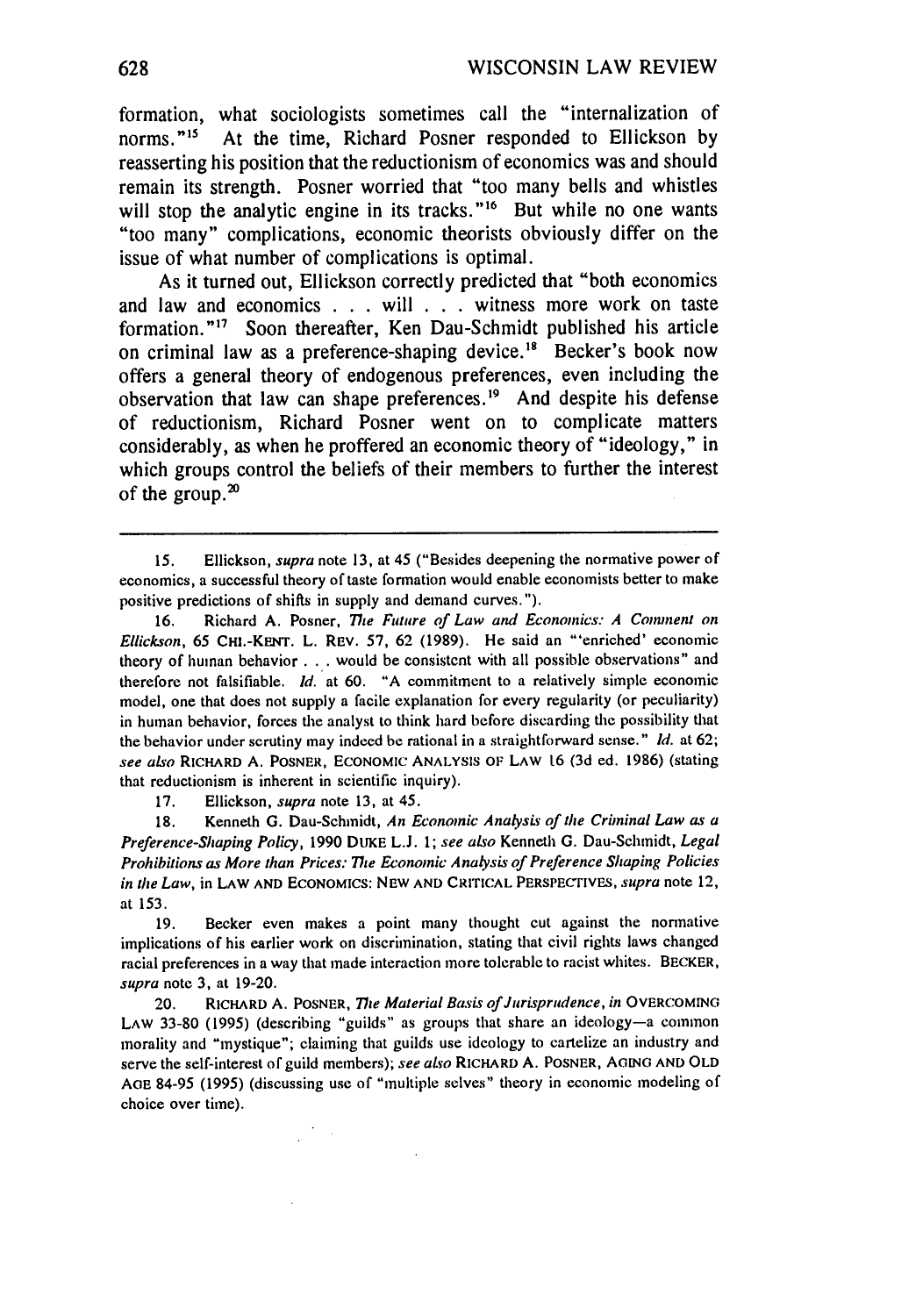Several Symposium participants demonstrate the increasing diversity and complexity of economic theories. Tom Ulen, for example, identifies how psychological research on risky decisions falsifies simple rational choice models.<sup>21</sup> He predicts the future of law and economics will be a continuous effort to complicate its models as necessary to account for this and other data, some of which is generated within the discipline. Eric Posner addresses why contract law does not enforce gratuitous promises. $2^2$  His approach does not require that every gift have an ulterior selfish motive, as a caricature of economics might suggest. Indeed, his paper contrasts with earlier economic models of such promises not by considering altruism, but by positing a variety of gift motives-altruism, status seeking, and trust building-and analyzing the effect of promise enforcement in each case. And, besides his own work on taste formation, Ken Dau-Schmidt reviews recent law and economic scholarship on social groups and cooperative norms. $^{23}$ 

Of course, economics still values simple assumptions. One can comfortably predict that some economic theorists will criticize as unnecessary all of the above efforts to complicate the behavioral model. I would agree with such critics that parsimony has sufficient value to justify *some* mistrust of new and messier assumptions. But despite the economist's fondness for simplicity (which strikes some non-economists as the essential failing of the discipline), almost any plausible cognitive or motivational complexity has its advocates *within* economics-risk misperception,<sup>24</sup> commitment to habit,<sup>25</sup> impulsiveness,<sup>26</sup> altruism,<sup>27</sup>

22. Eric A. Posner, Altruism, *Status, and Trust in the Law of Gifts and Gratuitous Promises,* 1997 Wis. L. REv. 567.

23. Kenneth G. Dau-Schmidt, Economics *and Sociology: The* Prospects for *an Interdisciplinary Discourse on Law,* 1997 WIS. L. REV. 389.

24. *See, e.g., Richard L. Hasen, Comment, Efficiency Under Informational Asymmetry: The Effect of Framing on* Legal Rules, 38 UCLA L. REV. **391** (1990); Ulen, supra note 4, at 460.

25. See, e.g., BECKER, supra note 3, at 118-35 (chapter entitled "Habits, Addictions, and Traditions"); Robert A. Pollak, Habit Formation and Long-Run Utility Functions, **13** J. **ECON.** THEORY 272 (1976).

26. See, e.g., Robert D. Cooter, Lapses, Conflict, and Akrasia in Torts and Crimes: Towards an Economic *Theory* of Will, 11 **INT'L** REV. L. & ECON. 149 (1991); Schelling, supra note 14; Thaler & Shefrin, supra note 14.

27. See, e.g., B. Douglas Bernheim & Oded Stark, Altruism Within the Family Reconsidered: Do Nice Guys Finish Last?, AM. **ECON.** REV., Dec. 1988, at 1034; David **D. Friedman,** Does Altruism Produce Efficient Outcomes? Marshall Versus Kaldor, **17 J.**

<sup>21.</sup> Ulen, *supra* note 4; *see also* RICHARD H. THALER, QUASI RATIONAL **ECONOMICS** (1991); Richard H. Thaler, THE **WINNER'S CURSE:** PARADOXES **AND** ANOMALIES OF **ECONOMIC LIFE** (1992); Thomas **S.** Ulen, *Rational Choice and the Economic Analysis* of *Law,* 19 LAW & SOC. INQUIRY 487 (1994) (reviewing prior two books).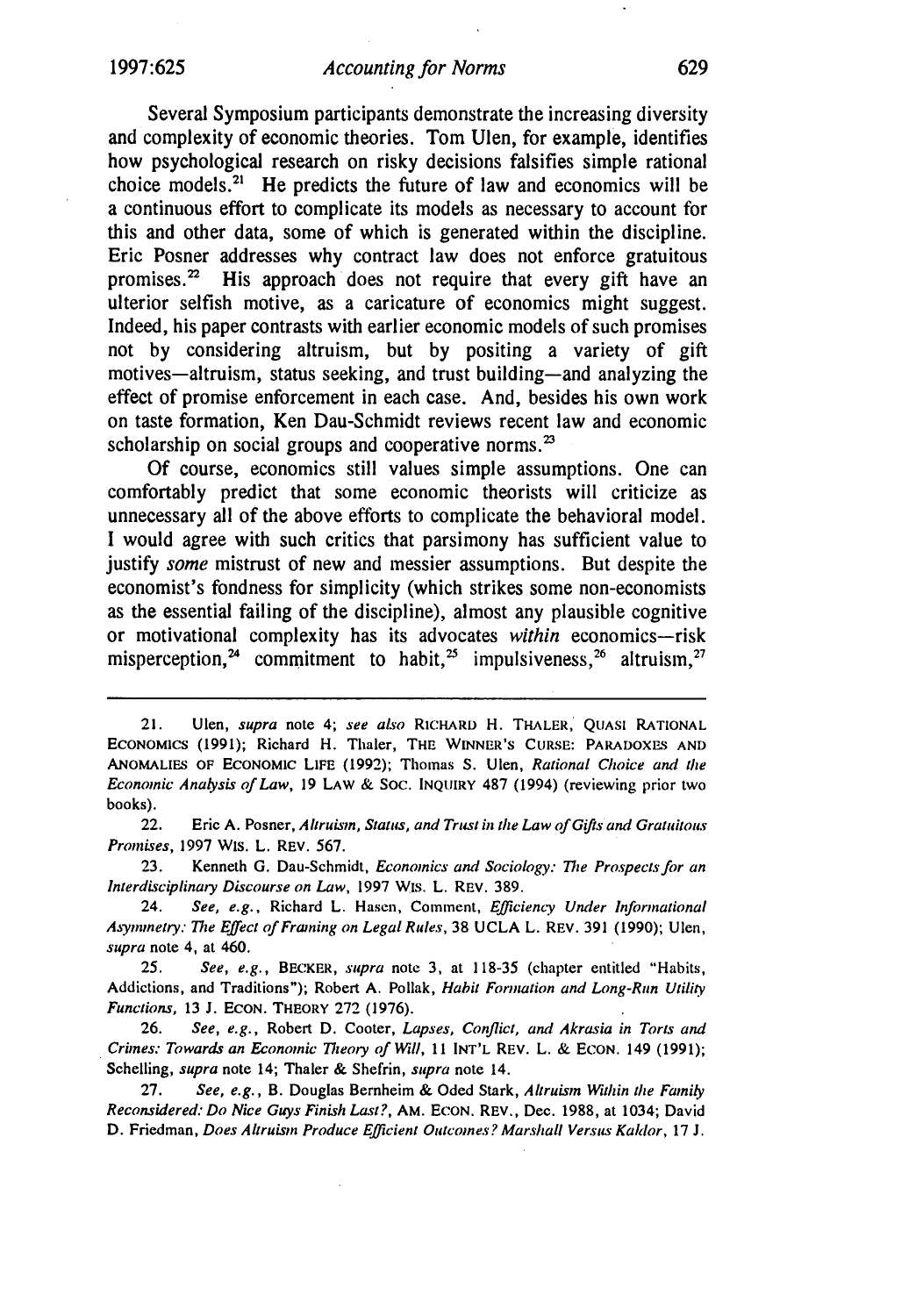status,<sup>28</sup> and even emotion.<sup>29</sup> Becker's modeling of preference change is merely one striking example of the increasing complexity of economic theory.<sup>30</sup> While some economic thinkers praise the virtue of a model that can be applied to all behavior-the so-called triumph of economic  $imperialism<sup>31</sup>$ -the natural result of these extensions is that the models grow increasingly less simple. The outcome is unknown, but the "complicators" are winning.

In this sense, economics expands its domain and proclaims the power of its approach; and yet, it seems to me, its approach thereby becomes (desirably) less distinct from the alternatives. The new problems it confronts require more attention to the subtle and complex motives economics could previously ignore. I do not suggest that economics and sociology are or should be merging. They are not merging because there remain important methodological differences other participants detail.<sup>32</sup> The disciplines should not merge because, as Dau-Schmidt observes, there is value in preserving distinct approaches to problems of human behavior.<sup>33</sup> Despite general differences, however, we have or are reaching the point where, for some discrete topics, there will be less substantive difference between some economic and sociological theories than between theories within the same discipline.

**LEGAL STUD.** 1 **(1988).**

**29.** *See,* e.g., ROBERT H. FRANK, **PASSIONS** WITHIN **REASON:** THE STRATEGIC ROLE OF **THE EMOTIONS** (1988); Jack Hirshleifer, *The Affections and the Passions: Their Economic Logic, 5* RATIONALITY & SOC. 185 (1993); Peter H. Huang & Ho-Mou Wu, *Emotional Responses in Litigation,* 12 INT'L REV. L. & ECON. 31 (1992).

30. What is striking is that Becker is a major part of "Chicago School" economics and his *De Gustibus* article, *supra* note 1, was thought to be a classic statement of the parsimony of exogenous preferences. On the other hand, Becker says that he has, "[a]long with others," consistently attempted "to pry economists away from narrow assumptions about self interest." BECKER, *supra* note 3, at 139. "Behavior is driven by a much richer set of values and preferences . . . selfish, altruistic, loyal, spiteful, or masochistic." *Id.*

**31.** *See* BECKER, *supra* note 7, at 14.

32. *See, e.g.,* Ian Ayres, *Never Confuse Efficiency with a Liver Complaint,* 1997 Wis. L. REV. 503; Dau-Schmidt, *supra* note 23. 1 should state that, for most of these differences, I find myself more comfortable with the economic approach. Even as I participate in complicating the simpler rational choice models, I believe there is value in beginning with simple assumptions to determine what additional assumptions are strictly necessary. And even though culture constrains individuals, I believe the superior method for understanding group influences is to begin with the behavior of individuals-though **I** do not think I could *prove* this to be the case.

33. Dau-Schmidt, *supra* note 23, at 407.

**<sup>28.</sup>** *See, e.g.,* FRANK, supra note 14; Richard H. McAdams, Relative *Preferences,* 102 YALE L.J. 1 (1992).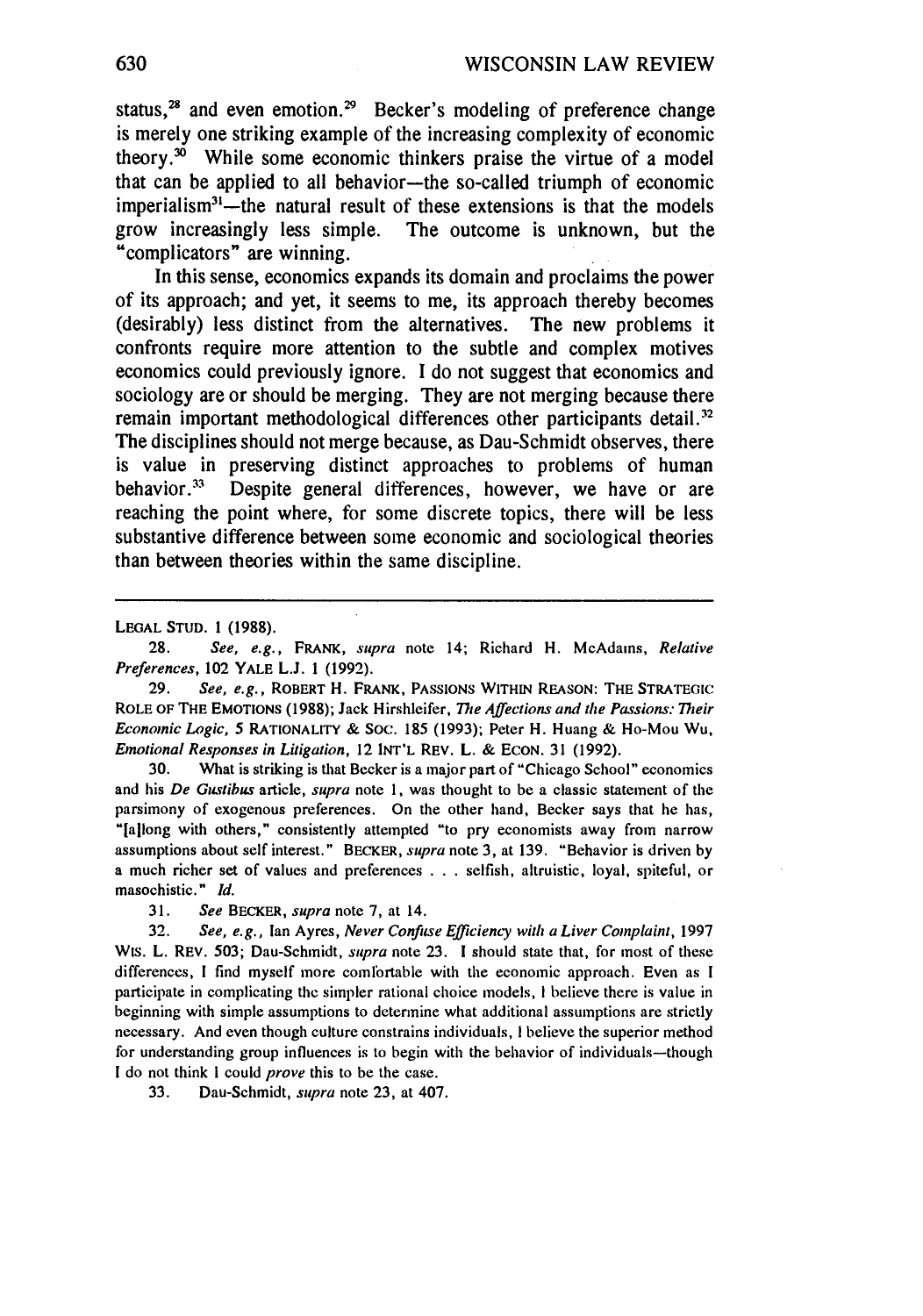These observations are rather abstract, so let me turn to a concrete case: norms.

#### II. THE NEW NORMS LITERATURE

Ellickson advocated enriching the rational choice model by incorporating the influence of "culture," by which he meant to include the internalization of norms. As with the rest of his 1989 article, he was both reporting on an existing trend and urging that the trend continue and expand. In this respect, his article and his own norms work were greatly successful. After ceding the field to anthropology and sociology for many decades, economics has finally started to take norms seriously. Much of what economic analysts have to say about norms may strike law and society advocates as a variation on an old error. But I believe that the substantial differences dividing economic theories of norms present an opportunity for law and society scholars to influence the future course of this subfield of law and economics. I trace the recent history of this literature and then describe some of its unsettled issues.

Law and economics discovered norms only recently. The first few efforts-perhaps the very first was Stephen Cheung's 1973 analysis of norms among orchard owners in rural Washington $34$ -remained isolated for a time. Then, in the early 1980s, a variety of rational choice scholars in political science, philosophy, and economics began to address norms.<sup>35</sup> The interest within law and economics accelerated at the same time. Janet Landa and Robert Cooter asked why, in parts of Asia, ethnic minorities tended to dominate the "middlemen" position in many industries.<sup>36</sup> They contended that these "ethnically homogeneous middlemen groups" succeed in nations without reliable legal enforcement of contracts because the group's social connectedness gives its members

<sup>34.</sup> He found a norm required these orchard owners to keep a quantity of bees proportionate to their number of orchard trees. See Steven **N.S.** Cheung, *The* Fable of *the Bees: An Economic Investigation,* **16** J.L. & **ECON.** 11 (1973).

<sup>35.</sup> *See* **JON** ELSTER, **THE CEMENT** OF SOCIETY: **A STUDY** OF SOCIAL ORDER (1989); ROBERT **SUGDEN, THE ECONOMICS** OF RIGHTS, COOPERATION, **AND** WELFARE (1986); George A. Akerlof, A *7heory* of Social Custom of *Which* Unemployment May Be One Consequence, 94 Q.J. **ECON.** 749 (1980); Robert Axelrod, An Evolutionary Approach *to Norms,* **80 AM.** POL. **SCI.** REV. 1095 (1986); see *also* EDNA **ULLMANN-MARGALrI, THE EMERGENCE** OF NORMS (1977).

<sup>36.</sup> *See* Janet T. Landa, *A Theory of* the Ethnically Homogeneous Middleman *Group: An InstitutionalAlternative to Contract Law,* **10 J. LEGAL STUD.** 349, **350 (1981);** Robert Cooter & Janet T. Landa, *Personal Versts hnpersonal Trade: The Size of Trading Groups and Contract Law,* 4 **INT'L** REV. L. **& ECON. 15** (1984); *see also* **JANET TAI LANDA, TRUST, ETHNICITY, AND IDENTITY** (1994); Jack L. Carr & Janet T. Landa, *The Economics of Symbols, Clan Names and Religion,* 12 **J. LEGAL** STUD. **135 (1983).**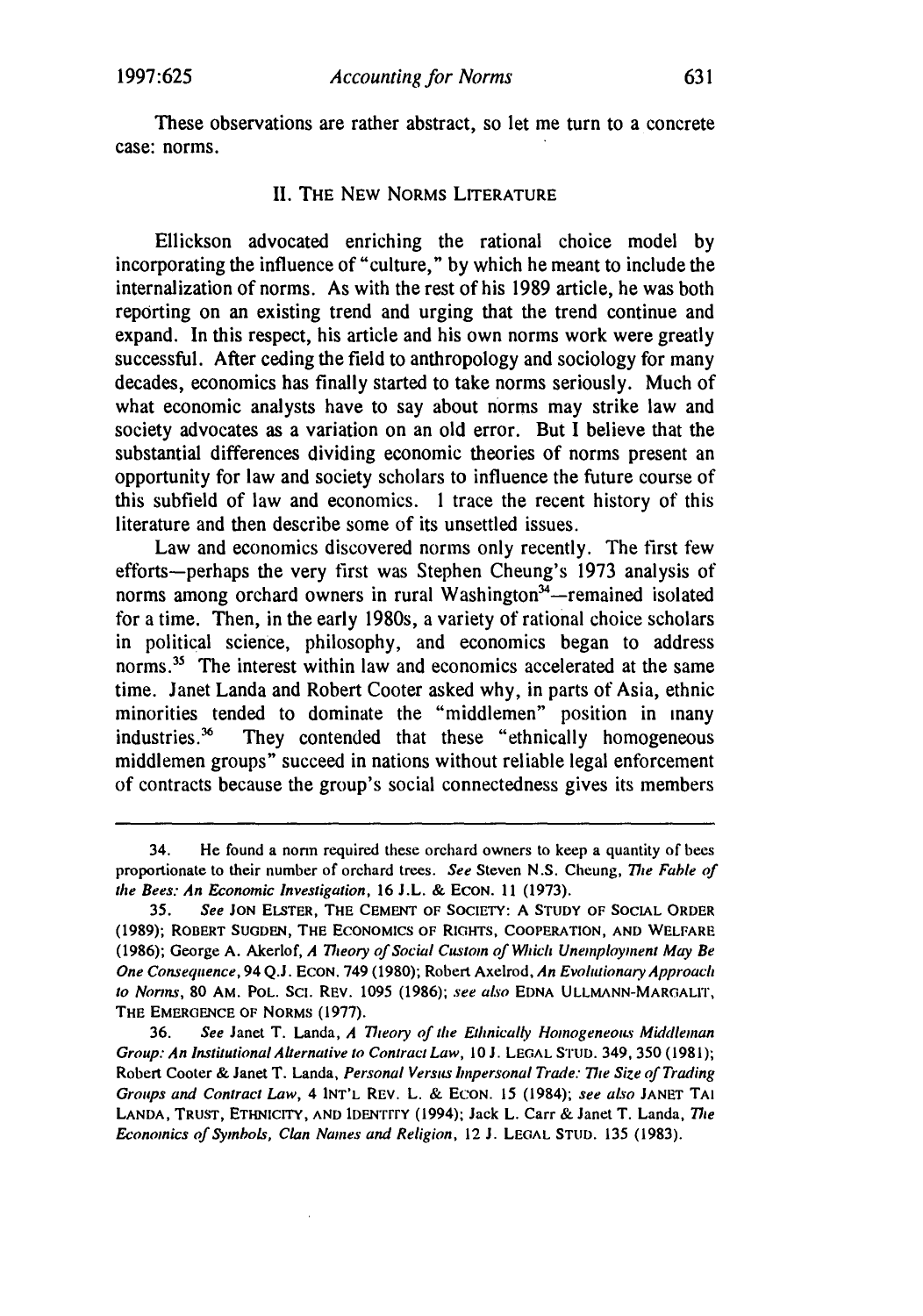a unique means of (informally) sanctioning contract breaches **by** other group members. At the same time, Ellickson began investigating how Shasta County, California ranchers settled property disputes.<sup>37</sup> He concluded that these ranchers enforced informal norm-based rules for disputes involving cattle trespass and boundary fences, and thus resolved certain conflicts without the legal regime.<sup>38</sup> In the seminal Order *Without Law,* Ellickson criticized the extreme law and society claim that norms determine behavior to the exclusion of law-what he called "legal peripheralism"-and also the extreme law and economics claim that law determines behavior to the exclusion of norms—"legal centralism." $39$ 

Since that time, the rational choice work on norms has mushroomed. Political scientists, philosophers, economists, and even a rational choice sociologist developed general models of norms.<sup>40</sup> Within law and economics, norms are now a central concern to contracts scholars<sup>41</sup> who

38. ROBERT **C.** ELLICKSON, ORDER WITHOUT LAW: How NEIGHBORS SETTLE DISPUTES 40-81 (1991). On the other hand, where the conditions are not appropriate for norms, legal rules still govern the relevant conduct. *See id.* at 82-103 (discussing disputes regarding highway collisions involving livestock).

39. He advocated focusing on which "controller" is more powerful in particular contexts. *See* id. at 137-55.

40. *See* BECKER, *supra* note 3, at 225-30; **JAMES S.** COLEMAN, FOUNDATIONS OF SOCIAL THEORY (1990) (chs. 10, 11, 30); RUSSELL HARDIN, ONE FOR ALL: THE LOGIC OF GROUP CONFLICT (1995); THE DYNAMICS OF NORMS (Crisina Bicehicri et al. eds., 1997); B. Douglas Bernheim, *A Theory of Conformity,* 102 **J.** POL. ECON. 841 (1994); Ken Binmore & Larry Samuelson, *An Economist's Perspective on* the *Evolution of Norms,* 150 **J.** INST. & THEORETICAL ECON. 45 (1994); Robert D. Cooter, *Law and Unified Social Theory,* 22 J.L. & Soc'Y 50 (1995); *see also* Symposium, *Normns in Moral and Social Theory,* 100 ETHICS 725-885 (1990).

41. *See, e.g.,* Lisa Bernstein, *Merchant Law in a Merchant Court: Rethinking* the *Code's Search for mnanent Business Norms,* 144 U. PA. L. REV. 1765 (1996); Lisa Bernstein, *Opting Out of the Legal System: Extralegal Contractual Relations in the Diamond Industry,* 21 **J.** LEGAL STUD. 115 (1992); Robert D. Cooter, *Decentralized Law for a Complex Economy: The Structural Approach to Adjudicating* the *New Law Merchant,* 144 U. PA. L. REV. 1643 (1996) [hereinafter Cooter, *Decentralized Law];* Robert D. Cooter, *Structural Adjudication and the New Law Merchant: A Model of Decentralized Law,* 14 INT'L REV. L. & ECON. 215 (1994) [hereinafter Cooter, *StructuralAdjudication];* Jason Scott Johnston, *The Statute of Frauds and Business Norms: A Testable Game-Theoretic Model,* 144 U. PA. L. REV. 1859 (1996); Geoffrey P. Miller, *Contracts of Genesis,* 22 **J.** LEGAL STUD. 15 (1993).

<sup>37.</sup> He completed his investigation a few years later. *See* Robert C. Ellickson, *Of Coase and Cattle: Dispute Resolution anong Neighbors in Shasta County,* 38 **STAN.** L. REV. 623 (1986); *see also* Robert C. Ellickson, *A Critique of Economic and Sociological Theories of Social Control,* 16 **J.** LEGAL STUD. 67 (1987); Robert C. Ellickson, *A Hypothesis of Wealth-Maximizing Norms: Evidence from the Whaling Industry, 5* J.L. ECON. & ORGANIZATION 83 (1989).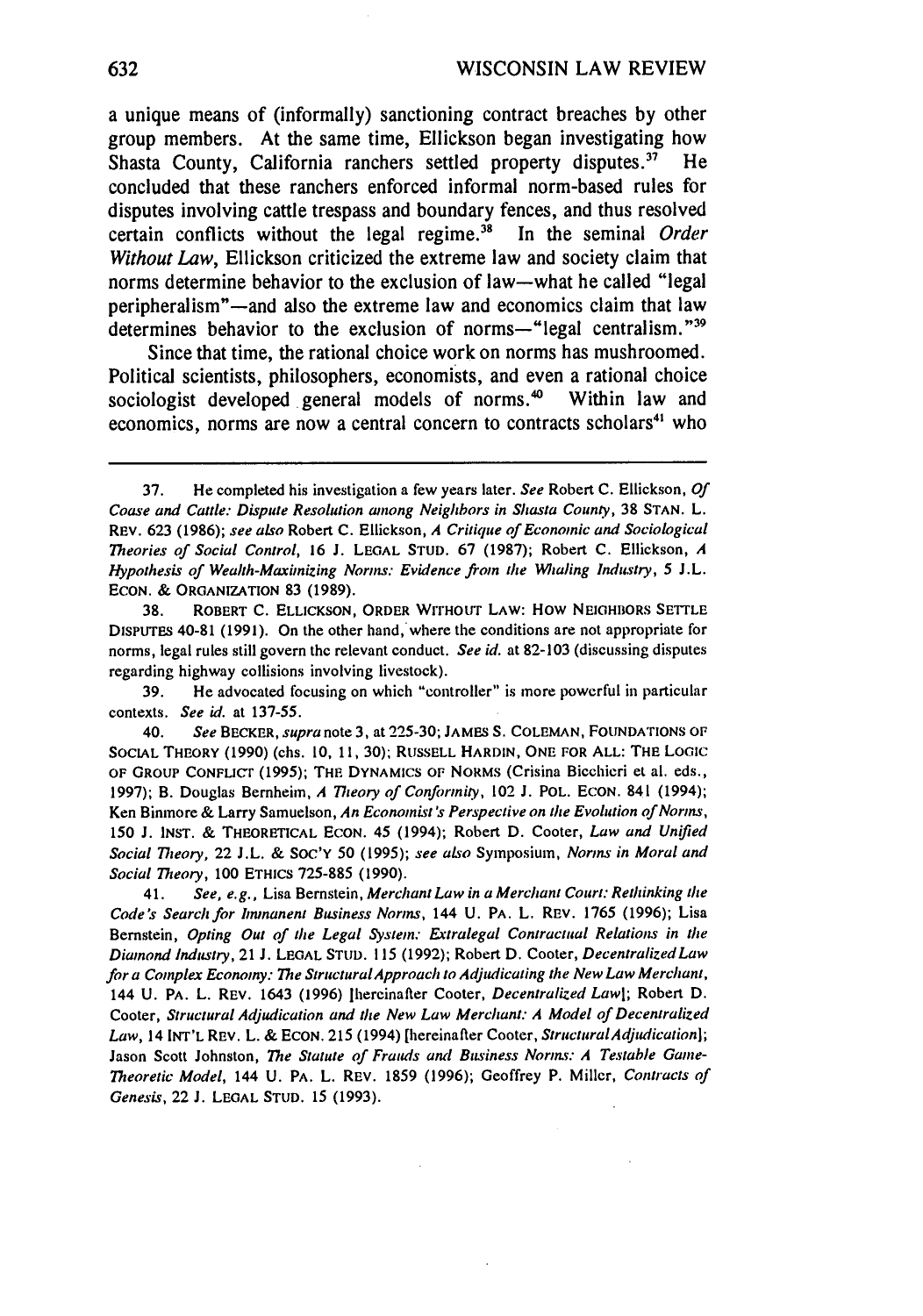pursue Stewart Macaulay's early finding<sup>42</sup> that norms often determine business behavior more than law. Ellickson and others continue to study neighborhood and "street" norms.<sup>43</sup> Various theorists use economic analysis of norms to explain the persistence of race discrimination,<sup>44</sup> the effectiveness of anti-dueling statutes from the previous century and safesex education efforts from this one,<sup>45</sup> and the effect of legislation on the groups that enforce norms.<sup>46</sup>

In **1995,** the American Law and Economics Association had its first panel devoted exclusively to the economic analysis of norms. In **1996,** the *Pennsylvania Law Review* published a symposium on "Law, Economics, and Norms," in which the authors found norms useful to explain a multitude of legal issues: voting;<sup>47</sup> at-will employment;<sup>41</sup> blackmail;49 difficulties in moving from a Marxist to a market economy;<sup>50</sup> and the general efficiency of the common law.<sup>51</sup> As I was

44. *See* Richard H. McAdams, *Cooperation and Conflict: The Economics of Group Status Production and Race Discrinination,* 108 HARV. L. REV. 1003, 1064-71, 1083 (1995).

45. *See* Lawrence Lessig, *The Regulation of Social Meaning,* 62 U. CHI. L. REV. 943, 968-72, 1019-25 (1995).

46. See Eric A. Posner, *The Regulation of Groups: The Influence of Legal and* Nonlegal *Sanctions* on Collective Action, **63 U.** CHI. L. REV. 133, 159-60 (1996) (discussing how employment legislation protecting individual workers undermines the power of unions and union norms); *see also* Cass R. Sunstein, *Social Norins and Social Roles,* 96 COLUM. L. REV. 903 (1996) (expressing ambivalence about economic analysis but using norms to discuss societal trends in smoking, recycling and gender roles).

48. See Edward B. Rock & Michael L. Wachter, *The Enforceability of Norns and the* Employment *Relationship,* 144 U. PA. L. REV. 1913 (1996).

49. *See* Richard H. McAdams, Group *Noris,* Gossip, *and Blackmail,* 144 U. PA. L. REV. 2237 (1996). Saul Levmore also compares legal and norm-based rules governing anonymous communication in society, concluding that law is unable to mirror the nuances of the norm-based rules. *See* Saul Levinore, *The Anonymity Tool,* 144 U. PA. L. REV. **2191 (1996).**

50. See Pildes, *supra* note 43, at 2062-63.

51. See Cooter, Decentralized Law, supra note 41, at 1690-94.

<sup>42.</sup> Stewart Macaulay, *Non-Contractual Relations in Business: A Preliminary Study,* 28 AM. Soc. REV. **55 (1963).**

<sup>43.</sup> *See* Robert **C.** Ellickson, *Controlling Chronic Misconduct in City Spaces.: Or* Panhandlers, Skid Rows, and Public-Space Zoning, 105 YALE **LJ.** 1165 (1996); see also Richard H. Pildes, The Destruction of Social Capital *Through* Law, 144 U. PA. L. REV. 2055, 2062-63 (1996). Informal land regulation is of considerable interest to many rational choice scholars. *See, e.g.,* ELINOR OSTROM ET AL., RULES, GAMES, AND COMMON-POOL RESOURCES (1994); Laurence R. lannaccone, *Sacrifice and Stigma:* Reducing *Free-riding in Cults, Communes, and Other Collectives,* 100 J. POL. **ECON.** 271 (1992).

<sup>47.</sup> *See* Richard L. Hasen, *Voting Without Law?,* 144 U. PA. L. REV. 2135 (1996).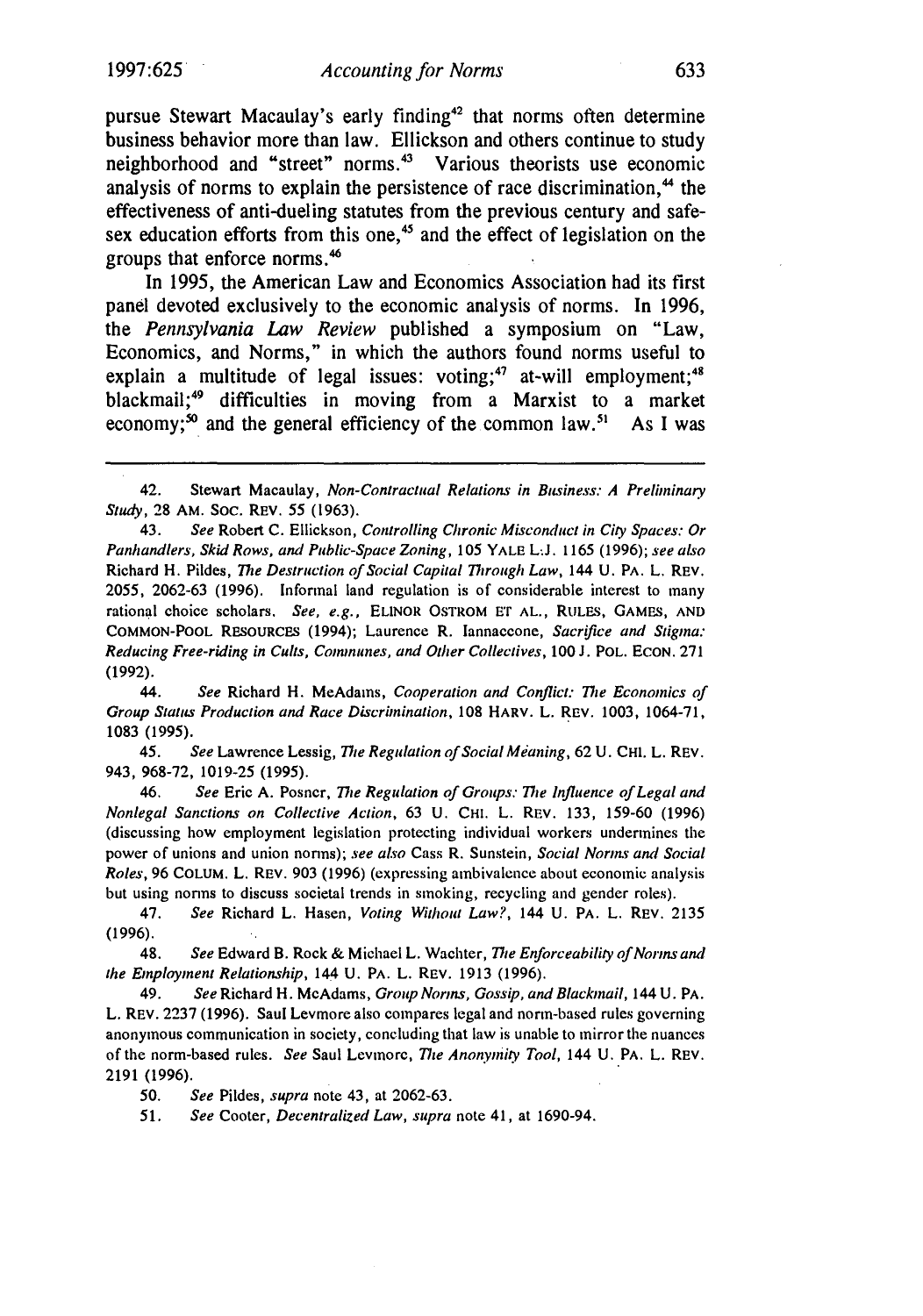preparing this comment, the *Journal of Legal Studies* published an economic analysis of norms governing sumo wrestling in Japan.<sup>52</sup>

If one scratches beneath the surface, it is clear that economic theorists have widely divergent views on what norms are and how they function. Despite terminological differences, it seems to me that the economic literature should engage law and society scholars because the sociological literature may dispute what some economic theorists claim and, possibly, because the disputes within economics may mirror disputes within sociology. Consider a few examples.

First, while much of this literature agrees that norms are informal obligations,<sup>53</sup> there are competing explanations for how such norms are enforced. Some theorists view norms as necessarily internalized: the individual has acquired a "taste" for conforming to the obligation and feels guilt otherwise. Becker, for example, says that "[n]orms are those common values of a group which influence an individual's behavior through being internalized as preferences."<sup>54</sup> Cooter agrees, stating that "a social norm is ineffective in a community, and does not exist, unless people internalize it."<sup>55</sup> Yet I, for one, think norms can arise without internalization. If one posits only that individuals value what others think of them, then norms will arise when most people in a group share a strong consensus as to what behavior merits approval or disapproval, there is a substantial risk that others will detect the behavior, and the consensus and risk are well-known.<sup>56</sup>

When Becker says, for example, that "[a] teenager may begin to smoke, join a gang, and neglect his studies mainly because his friends smoke, are gang members, and do not pay attention to school,"<sup>57</sup> I do not think it necessary that the individual or any of her friends have *internalized* these behaviors, in the sense that they feel guilt when they do study or do not smoke. It is entirely sufficient to imagine that, among a group of teenagers, most enjoy smoking and not studying (or enjoy rejecting societal values) and therefore approve of others who do the

<sup>52.</sup> See Mark D. West, Legal Rules and Social Norns in Japan's Secret World of Stwno, 26 **J.** LEGAL **STUD.** 165 (1997).

**<sup>53.</sup>** See Cooter, Decentralized Law, supra note 41, at 1656-57.

<sup>54.</sup> BECKER, supra note 3, at 225.

<sup>55.</sup> Cooter, Decentralized Law, supra note 41, at 1665.

<sup>56.</sup> See McAdams, supra note 44, at 1026-29; Richard H. McAdams, Law, Economics, and the Origin of Norns, **96** MICH. L. REV. (forthcoming 1997); see also Philip Pettit, Virtus Normativa: Rational *Choice* Perspectives, **100** ETHICS 725, 751 **(1990).**

<sup>57.</sup> BECKER, supra note 3, at 13. Becker does not use this example when discussing norms. He intends it to show the effect of social factors like the concern for "respect, recognition, prestige, acceptance." *Id.* at 12. But when he states his thesis of norms he defines norms **as** arising solely by internalization. *id.* at 225.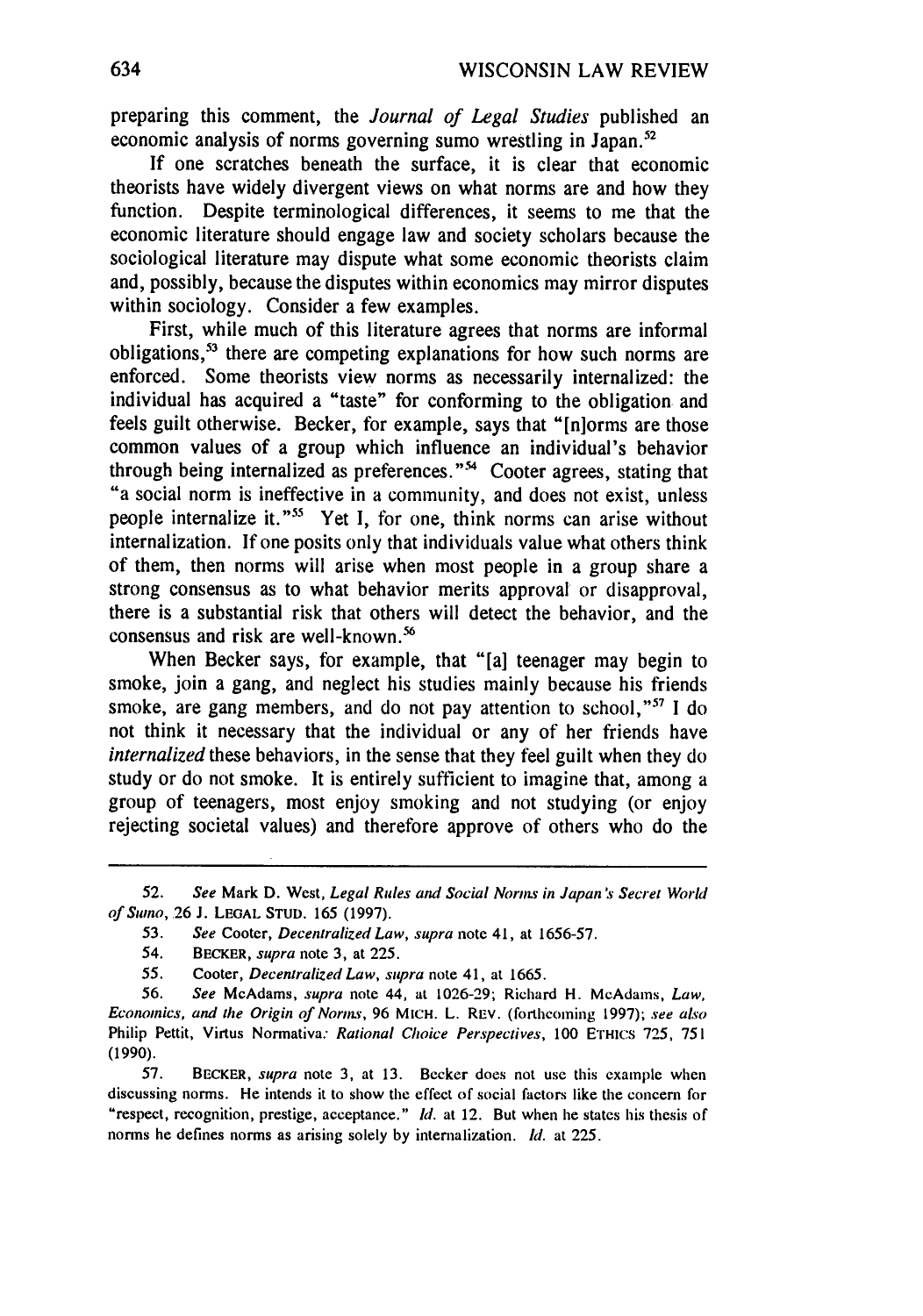same. And when Cooter says that a new no-smoking ordinance makes it easier for non-smokers to complain to smokers,<sup>58</sup> that cannot be because the ordinance caused individuals to "dis-internalize" their preferences overnight, but because enactment of the law immediately changes beliefs about what others will approve or disapprove. At least, the question remains an open one.

Second, economic theorists debate whether norms are likely to promote social welfare. Ellickson, Cooter and James Coleman are optimistic about norm efficiency, although they note several qualifications-including the danger that group norms may benefit the group by harming those outside the group.<sup>59</sup> Becker also thinks norms will tend to be beneficial to the entire society even though his theory contemplates that the norm primarily benefits the wealthy classes. $\frac{1}{10}$ Other theorists are more critical. Russell Hardin, for example, claims that the most common and most powerful group norms are norms of "exclusion," the very norms that benefit the group at the expense of those excluded.<sup>61</sup> Eric Posner bases his skepticism for norm efficiency on the pervasive problems of information and strategic behavior that sometimes cause market failure.<sup>62</sup> Given my beliefs about norm origin—that norms can arise arbitrarily simply because people approve of behavior they prefer for themselves-I also believe many norms constrain individuals without producing any societal benefit. $<sup>63</sup>$ </sup>

A final and related question is intensely legal: should the state regulate particular norms? If we decide that a norm is desirable—perhaps one obligating neighbors to recycle or prohibiting diamond merchants from committing deceptive trade practices-should law attempt to strengthen the norm by enforcing it? If we decide that a norm is

61. HARDIN, supra note 40.

**62.** Eric A. Posner, Law, Economics, and Inefficient Norms, 144 U. PA. L. REV. 1697 (1996); see also David Charny, Illusions of Spontaneous Order: *"Norins"* in *Contractual* Relationships, 144 U. PA. L. REV. 1841, 1848 (1996) (arguing that when norms arise from centralized processes within formal organizations-such as industry-wide trade associations-they are likely to be the product of interest group competition and therefore be plagued by the inefficiencies that public choice theory attributes to legislative rule-making).

63. See McAdams, supra note 56.

**<sup>58.</sup>** Cooter, Decentralized *Law, supra* note 41, at 1674-75.

<sup>59.</sup> See COLEMAN, supra note 40, at 249-58; ELLICKSON, supra note 38, at 167 ("rM]embers of a close-knit group develop and maintain norms whose content serves to maximize the aggregate welfare that members obtain in their workaday affairs with one another."); Cooter, *Structural Adjudication, supra* note 41, at 224-26 (claiming that norms in business communities tend to be efficient absent structures that cause "spillovers" or "nonconvexities").

<sup>60.</sup> **See** BECKER, supra note 3, at 230.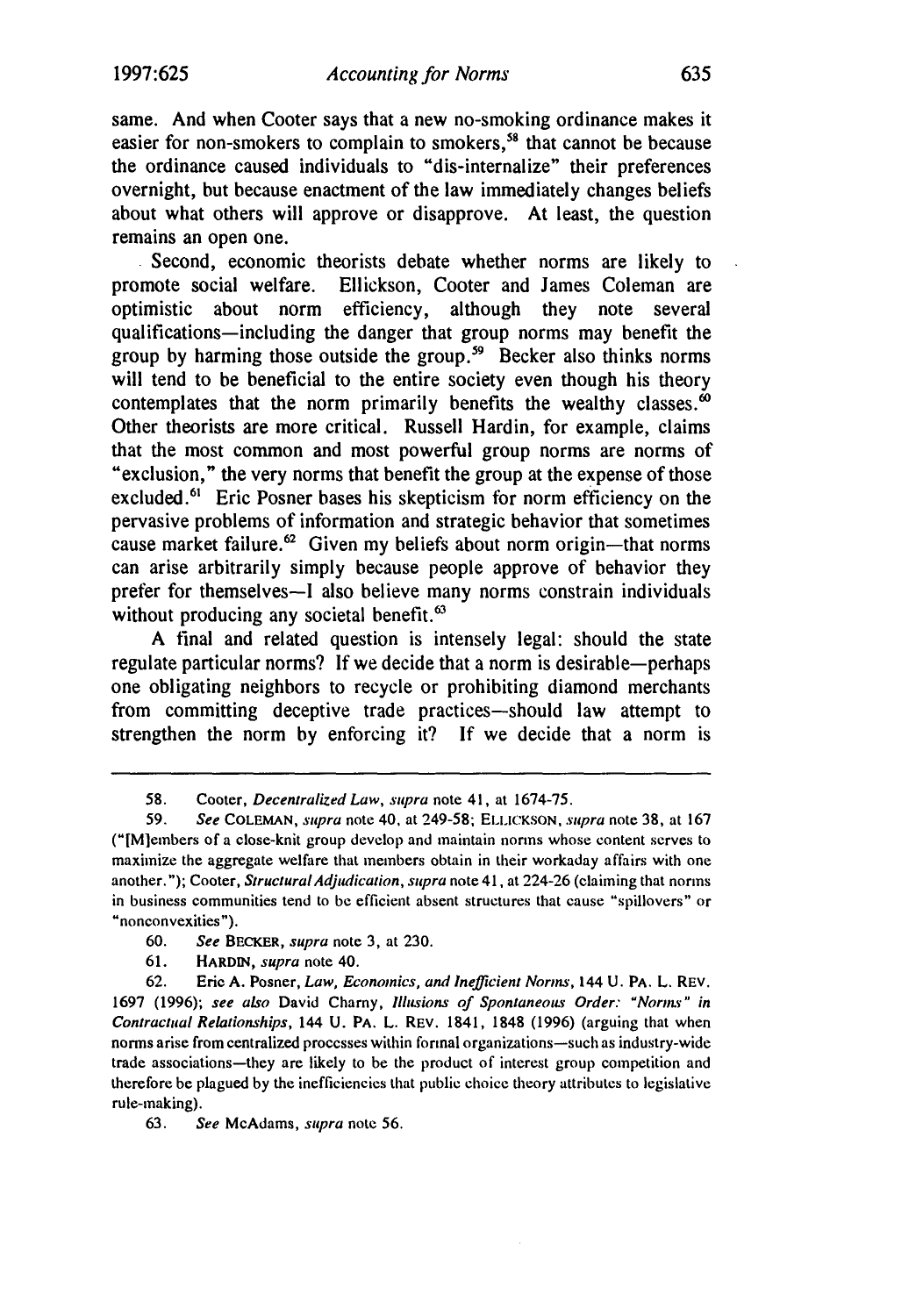undesirable-as one obligating race or sex discrimination or a teenager norm against studying-should law be used in some manner to weaken the norm? And if we decide that norms are, on average, efficient or inefficient, should the law take some action that makes norm enforcement, in general, more or less difficult?<sup>64</sup>

More complex governance issues arise if one adopts Neil Komesar's comparative institutional framework.<sup>65</sup> Komesar reminds us that the important decision is always "who decides," which means we must consider the strengths and weaknesses institutions possess for deciding certain kinds of questions. Komesar focuses on legislatures, markets and courts,<sup>66</sup> but one concerned with norms might follow Ed Rubin's alternative institutional division: government, markets, and community.67 "Community" here includes social influences on behavior such as group and societal norms. Thus, the state may regulate a behavior directly, it may avoid direct regulation and allow market and community forces to manage the behavior together (perhaps after a struggle one institution "wins" and displaces the other), or it may explicitly favor one of the other institutions as the regulator of the behavior.<sup>68</sup> For example, government may set a curfew for juveniles, directly regulating when they can be in public. More often, government avoids prescribing the details of child rearing and defers the issue to the other institutions. But the form of deference clearly favors the family (a community group) over the market, both because the government limits market participation by minors (e.g., with legal obligations to attend school and limits on child labor) and because it grants parents power over minor children (e.g., the right to use corporal punishment) that it does not grant to other individuals.

In sum, norms present one of the most important ways economists are complicating their models. Explaining norms requires either greater attention to social forces like status or the psychological forces by which obligations are internalized. I have not described all the disputes within law and economics on norms, but the above three are sufficient to understand what is at stake. In individual cases, economic scholars

<sup>64.</sup> *See* McAdams, supra note 49, at 2264-66.

**<sup>65.</sup>** *See* NEIL K. KOMESAR, **IMPERFECT ALTERNATIVES** (1994); Neil K. Komesar, *Exploring the Darkness: Law, Economics, and Institutional Choice,* **1997** Wis. L. **REV.** 465.

**<sup>66.</sup>** *See* KOMESAR, supra note 65, at 53-152.

<sup>67.</sup> Edward L. Rubin, *Institutional Analysis and the New Legal Process,* **1995** Wis. L. REV. 463, 475.

<sup>68.</sup> **1** realize this framing puts government in charge of deciding "who decides," but as Rubin observes, *see supra* note 67, one must address scholarship to an audience, and I address those who may influence government.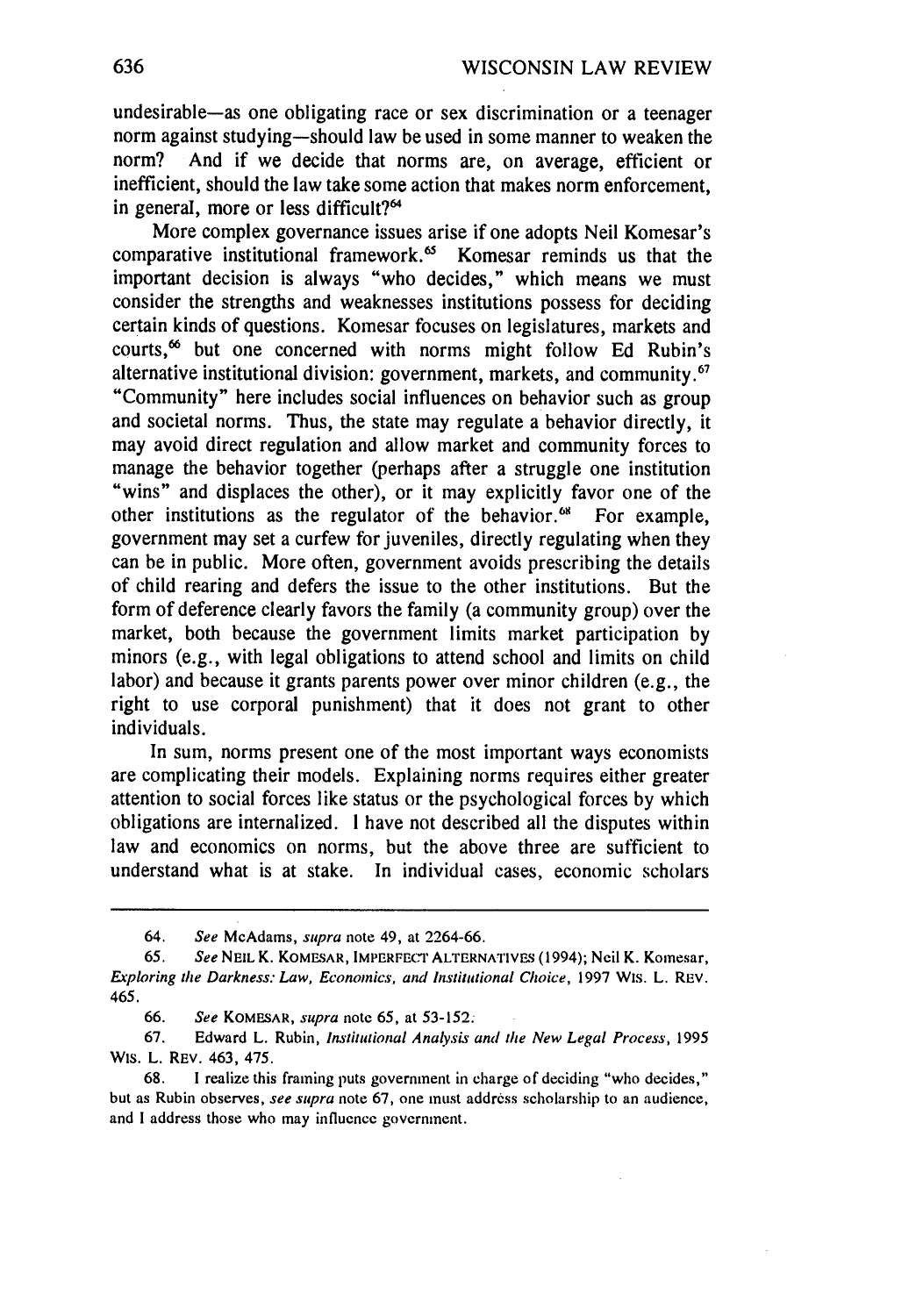sometimes rely heavily on the empirical findings of other social sciences. But I raise the issue here in the hopes of sparking more direct exchange. I have no doubt that much of any exchange will be critical-that law and society scholars may wonder whether it was better when economists merely ignored norms. But I also suspect that some of the issues will cut across conventional disciplinary lines, so that scholars in each field will be as likely to find allies in the other as in their own. That would be interesting.